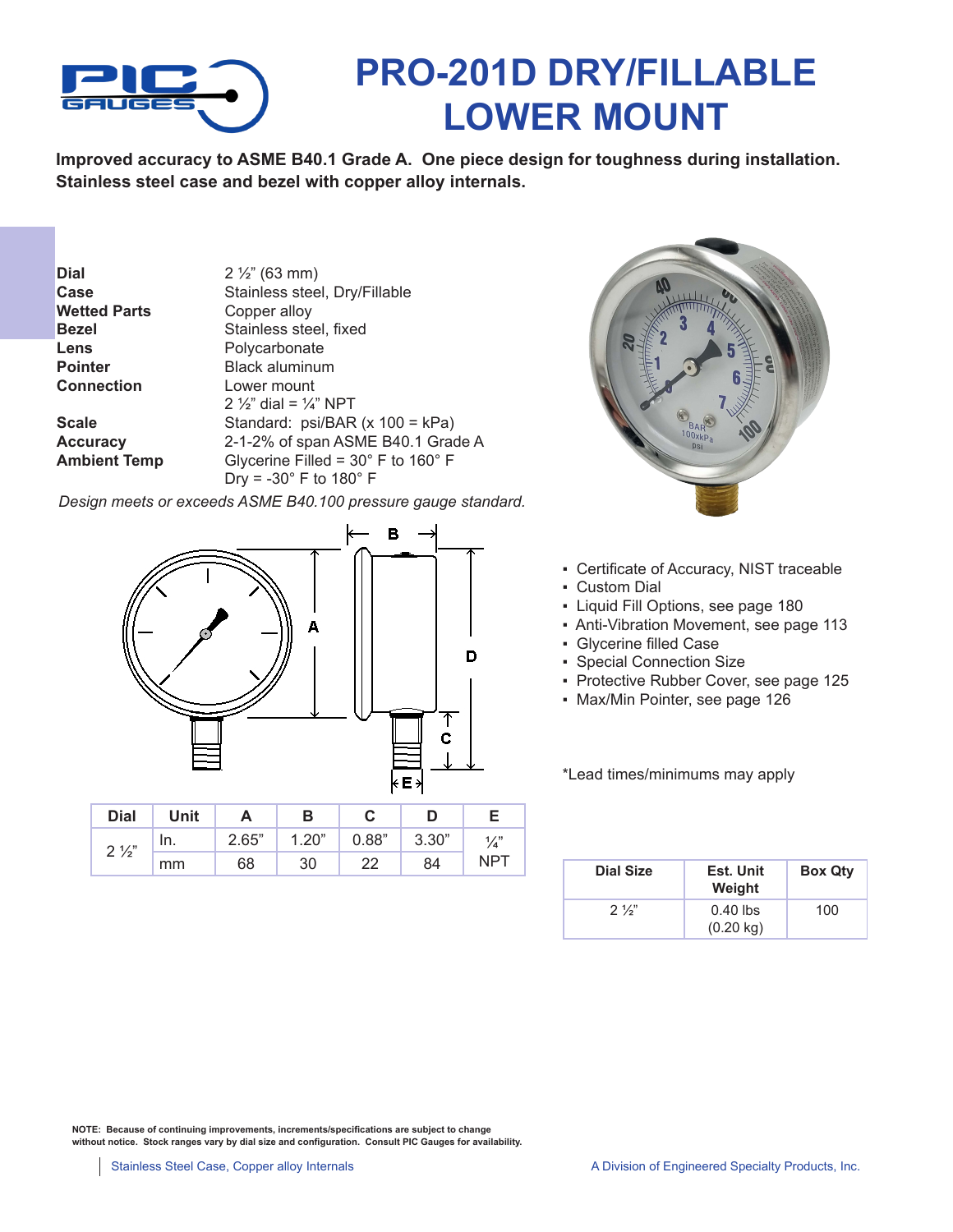

**Improved accuracy to ASME B40.1 Grade A. One piece design for toughness during installation. Glycerin filled for added durability during in application. Stainless steel case and bezel with copper alloy internals.** 

| Dial<br>Case        | $2\frac{1}{2}$ " (63 mm)<br>Stainless steel, glycerine filled |
|---------------------|---------------------------------------------------------------|
| <b>Wetted Parts</b> | Copper alloy                                                  |
| <b>Bezel</b>        | Stainless steel, fixed                                        |
| Lens                | Polycarbonate                                                 |
| <b>Pointer</b>      | <b>Black aluminum</b>                                         |
| <b>Connection</b>   | Lower mount                                                   |
|                     | 2 $\frac{1}{2}$ dial = $\frac{1}{4}$ NPT                      |
| <b>Scale</b>        | Standard: psi/BAR (x 100 = kPa)                               |
| <b>Accuracy</b>     | 2-1-2% of span ASME B40.1 Grade A                             |
| <b>Ambient Temp</b> | Glycerine Filled = $30^{\circ}$ F to $160^{\circ}$ F          |
|                     | Dry = $-30^\circ$ F to 180 $^\circ$ F                         |

*Design meets or exceeds ASME B40.100 pressure gauge standard.*



| <b>Dial</b>    | Unit |       | в     |       |       |               |
|----------------|------|-------|-------|-------|-------|---------------|
| $2\frac{1}{2}$ | In.  | 2.65" | 1.20" | 0.88" | 3.30" | $\frac{1}{4}$ |
|                | mm   | 68    | 30    | 22    | 84    | NPT           |



- Certificate of Accuracy, NIST traceable
- Custom Dial
- Liquid Fill Options, see page 180
- Anti-Vibration Movement, see page 113
- Dry, Fillable Case
- Special Connection Size
- Protective Rubber Cover, see page 125
- Max/Min Pointer, see page 121

\*Lead times/minimums may apply

| <b>Dial Size</b> | Est. Unit<br>Weight               | <b>Box Qty</b> |
|------------------|-----------------------------------|----------------|
| $2\frac{1}{3}$   | $0.45$ lbs<br>$(0.20 \text{ kg})$ | 100            |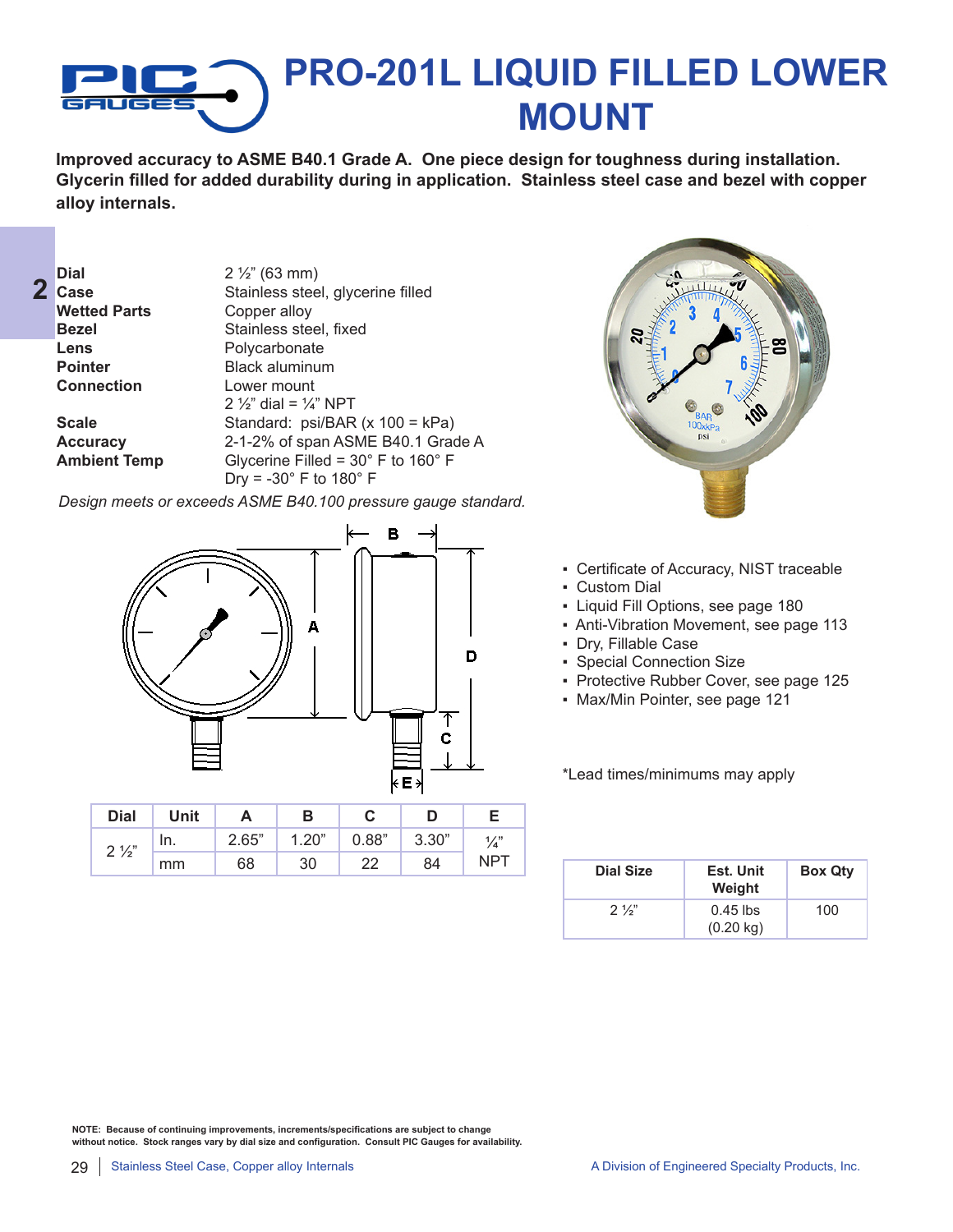## **PRO-202L LIQUID FILLED CENTER BACK MOUNT**



**2**

**Improved accuracy to ASME B40.1 Grade A. One piece design for toughness during installation. Glycerin filled for added durability during in application. Stainless steel case and bezel with copper alloy internals.** 

| $2\frac{1}{2}$ " (63 mm),                            |
|------------------------------------------------------|
| Stainless steel, glycerine filled                    |
| Copper alloy                                         |
| Stainless steel, fixed                               |
| Polycarbonate                                        |
| <b>Black aluminum</b>                                |
| Center back mount                                    |
| 2 $\frac{1}{2}$ dial = $\frac{1}{4}$ NPT             |
| Standard: psi/BAR (x 100 = kPa)                      |
| 2-1-2% of span ASME B40.1 Grade A                    |
| Glycerine Filled = $30^{\circ}$ F to $160^{\circ}$ F |
| Dry = $-30^\circ$ F to 180 $^\circ$ F                |
|                                                      |

*Design meets or exceeds ASME B40.100 pressure gauge standard.*



| Dial           | Unit |       | В     |                           |    |       |               |
|----------------|------|-------|-------|---------------------------|----|-------|---------------|
| $2\frac{1}{2}$ | In.  | 2.65" | 1.21" | $\vert$ 0.91" 2.09" 2.44" |    |       | $\frac{1}{4}$ |
|                | mm   | 68    | 31    | 23                        | 53 | 61.85 | <b>NPT</b>    |



- Certificate of Accuracy, NIST traceable
- Custom Dial
- Liquid Fill Options, see page 180
- Anti-Vibration Movement, see page 113
- Dry, Fillable Case
- Special Connection Size
- Protective Rubber Cover, see page 125
- Max/Min Pointer, see page 121

\*Lead times/minimums may apply

| <b>Dial Size</b> | Est. Unit<br>Weight               | <b>Box</b><br>Qty |
|------------------|-----------------------------------|-------------------|
| $2\frac{1}{3}$   | $0.45$ lbs<br>$(0.22 \text{ kg})$ | 60                |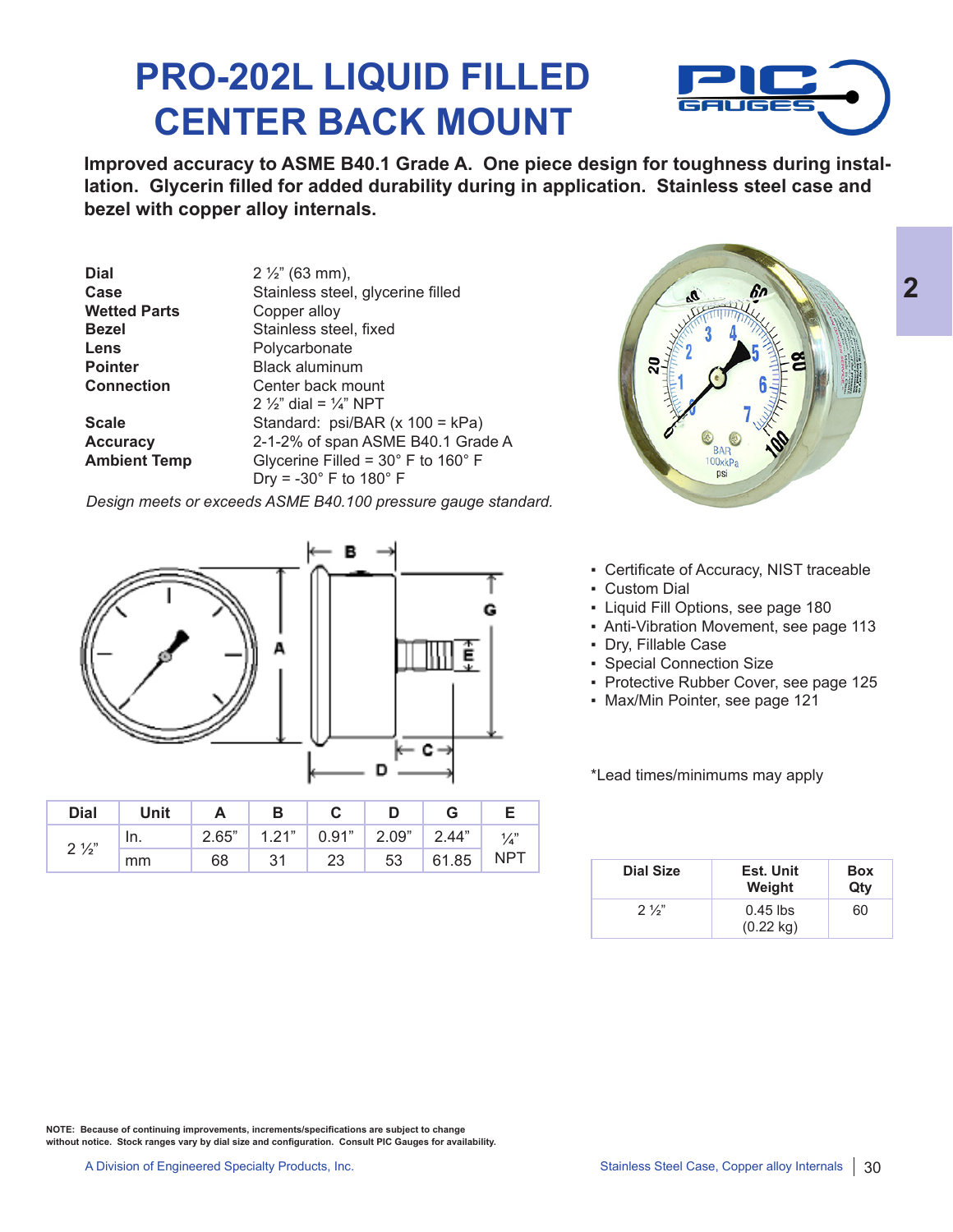

## **PRO-203L LIQUID FILLED U-CLAMP PANEL MOUNT**

**Improved accuracy to ASME B40.1 Grade A. One piece design for toughness during installation. Glycerin filled for added durability during in application. Stainless steel case and bezel with copper alloy internals.** 

| <b>Dial</b>         | $2\frac{1}{2}$ (63 mm),                              |
|---------------------|------------------------------------------------------|
| Case                | Stainless steel, glycerine filled                    |
| <b>Wetted Parts</b> | Copper alloy                                         |
| <b>Bezel</b>        | Stainless steel, fixed                               |
| Lens                | Polycarbonate                                        |
| <b>Pointer</b>      | <b>Black aluminum</b>                                |
| <b>Connection</b>   | Center back mount with u-clamp                       |
|                     | 2 $\frac{1}{2}$ dial = $\frac{1}{4}$ NPT             |
| <b>Scale</b>        | Standard: psi/BAR (x 100 = kPa)                      |
| <b>Accuracy</b>     | 2-1-2% of span ASME B40.1 Grade A                    |
| <b>Ambient Temp</b> | Glycerine Filled = $30^{\circ}$ F to $160^{\circ}$ F |
|                     | Dry = $-30^\circ$ F to 180 $^\circ$ F                |

*Design meets or exceeds ASME B40.100 pressure gauge standard.*



| Dial Unit | $\mathbf{A}$                                                                         | $\blacksquare$ |                   |    |     |    |      |
|-----------|--------------------------------------------------------------------------------------|----------------|-------------------|----|-----|----|------|
|           | $2\frac{1}{2}$   In. 2.65"   1.21"   0.91"   2.12"   $\frac{1}{4}$ "   3.84"   2.44" |                |                   |    |     |    |      |
| mm        | 68                                                                                   |                | $31 \mid 23 \mid$ | 54 | NPT | 98 | - 61 |



- Certificate of Accuracy, NIST traceable
- Custom Dial
- Liquid Fill Options, see page 180
- Anti-Vibration Movement, see page 113
- Dry, Fillable Case
- Special Connection Size
- Max/Min Pointer, see page 121

\*Lead times/minimums may apply

| Dial Size      | Est. Unit<br>Weight               | <b>Box Qty</b> |
|----------------|-----------------------------------|----------------|
| $2\frac{1}{2}$ | $0.55$ lbs<br>$(0.26 \text{ kg})$ | 60             |